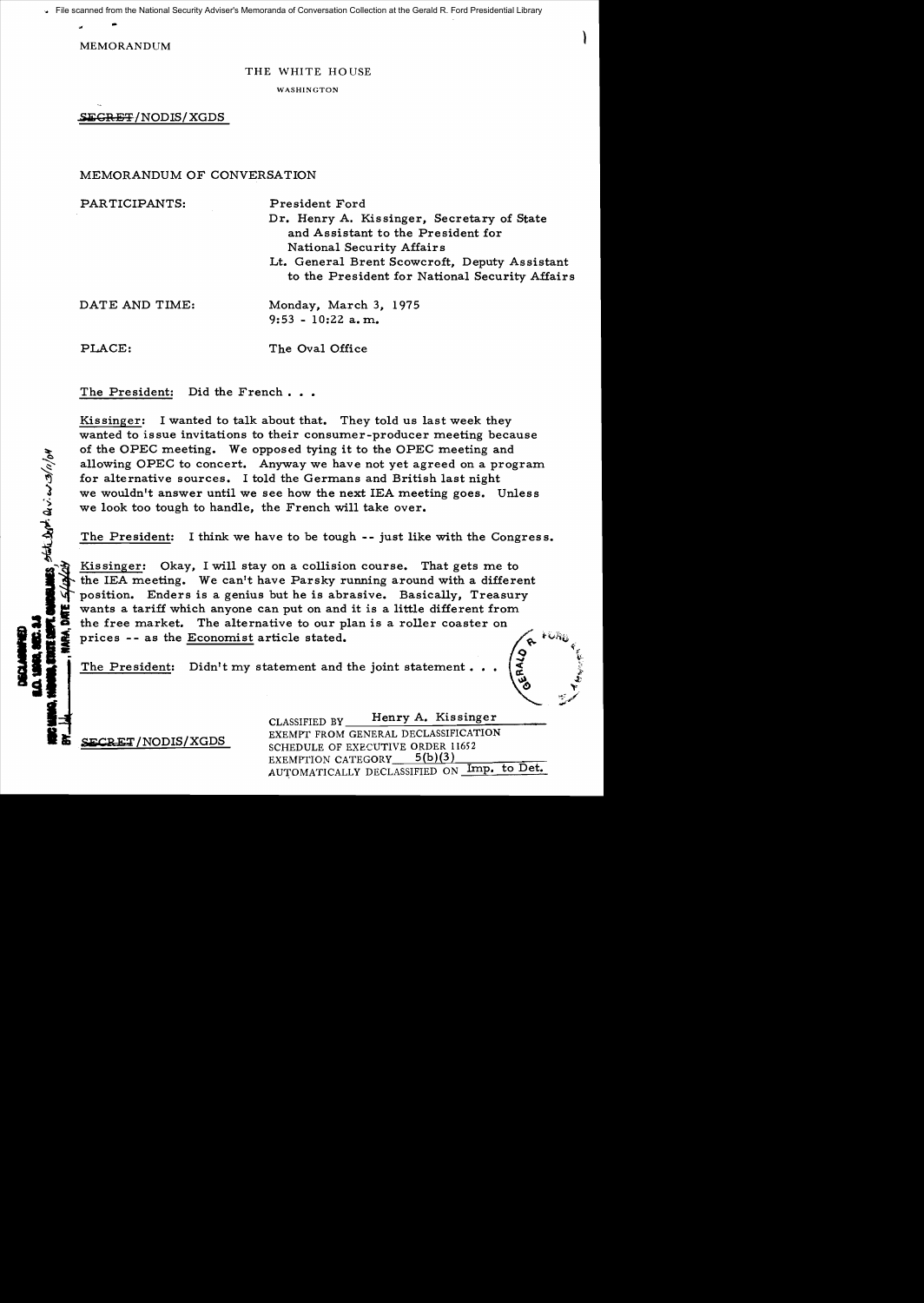## SEGRET/NODIS/XGDS 2

Kissinger: There are two types of tariff. One is tied to the floor price. The other is a tariff you just slap on without relation to price.

The President: I didn't understand that.

Kissinger: If the tariff is variable and related to target prices...

The President: Treasury wants to put on a \$3 tariff now and leave it regardless of oil prices?

Kissinger: That is right. If that were done, international oil would have to go to \$4 before it affected oil prices.

The President: Talk to Simon first.

Kissinger: I would like us to sign joint instructions. If he won't, we will come in.

On commodities, Simon has seen an internal memo of State, and is rushing through a paper of his own. I think we have a new world and we will have to treat commodities like we are treating oil. If we don't respond, the producers will band together and we will face an OPEC in every category.

The cattlemen told me Saturday they are losing their shirts. They suggest buying meat for PL 480. It's not a bad idea. I think we need a joint State-Treasury study effort.

I would like to call Brademas to tell him you won't buy his way out, using that NATO clause.

The President: No, I don't want to make that kind of a deal. Even action by the Senate would be useful.

It was obvious to me in the meeting last Friday that Mansfield wanted to be helpful on energy, and we should get him to help on Turkey. A little reciprocity.

Kissinger: My worry is that in effect we will have given up two thirds of our program. If after 60 days they come in with obfuscated program, you are in a tough situation.



-SEGRET/ NODIS/ XGDS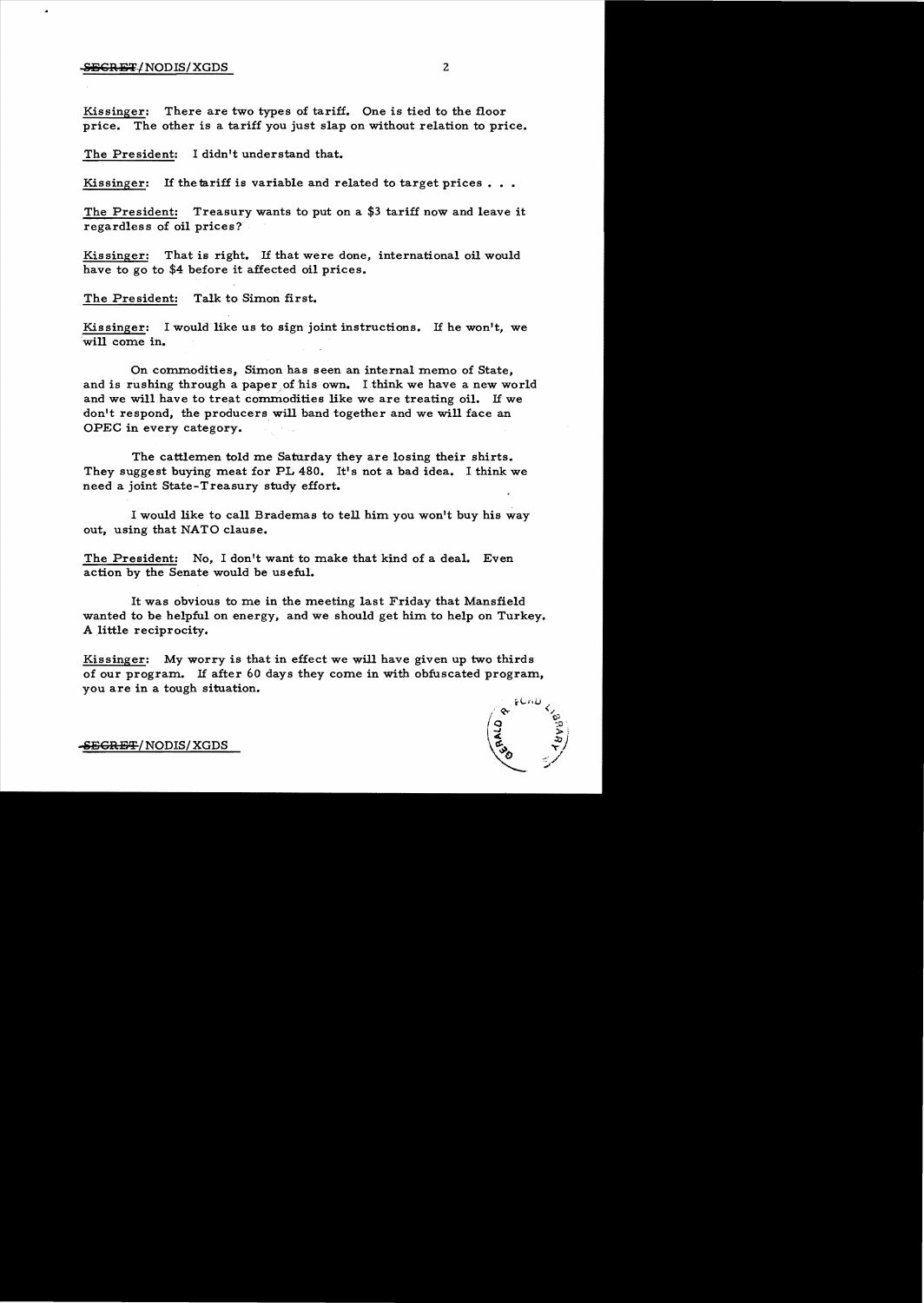### SBGRET/NODIS/XGDS 3

The President: I think we have to let them have their hearings. Ullman will come around.

#### Kissinger: They will claim it is a big victory. But it's done.

The President: I will make a final decision after the vote count today, but I am leaning to delay. The best shot in the arm would be a House vote to sustain.

Kissinger: Katzir (the Israeli President) is non-political. He is a fine man who understands nothing. Be very tough. The American people will not understand if the negotiations fail. You should be especially tough, because he can't talk back but just report it. Say there is erosion of support in the country.

The President: I heard that somewhere recently.

Kissinger: It is a novel idea -- Saudi Arabia has been bigoted forever. The Saudis -- if we insist on Jews in the Foreign Service and military will just tell us to go to hell. It may overthrow the government, which would bring us a Qadaffi-type government. I told a Jewish reporter that we send FSO's where they can be effective. Every day our spokesmen are being harassed on this issue. If this keeps up like on the Soviet Union, the Saudis will do worse than the Russians.

The President: Do we send Jews to Iran?

Kissinger: There's no problem there. We don't keep records by religion, but I guess there aren't any in the Arab countries.

If you could be tough with Katzir and say what we don't need is public statesmen. I am beginning to think Dinitz is too much of a politician for this job.

Cederberg said we don't have a chance.

The President: He said he would fight, but he told me the same thing.

Kissinger: If we lose, can we go the waiver route?

The President: That would go through authorization committees.



 ${\tt SEGREF/NODIS/XGDS}$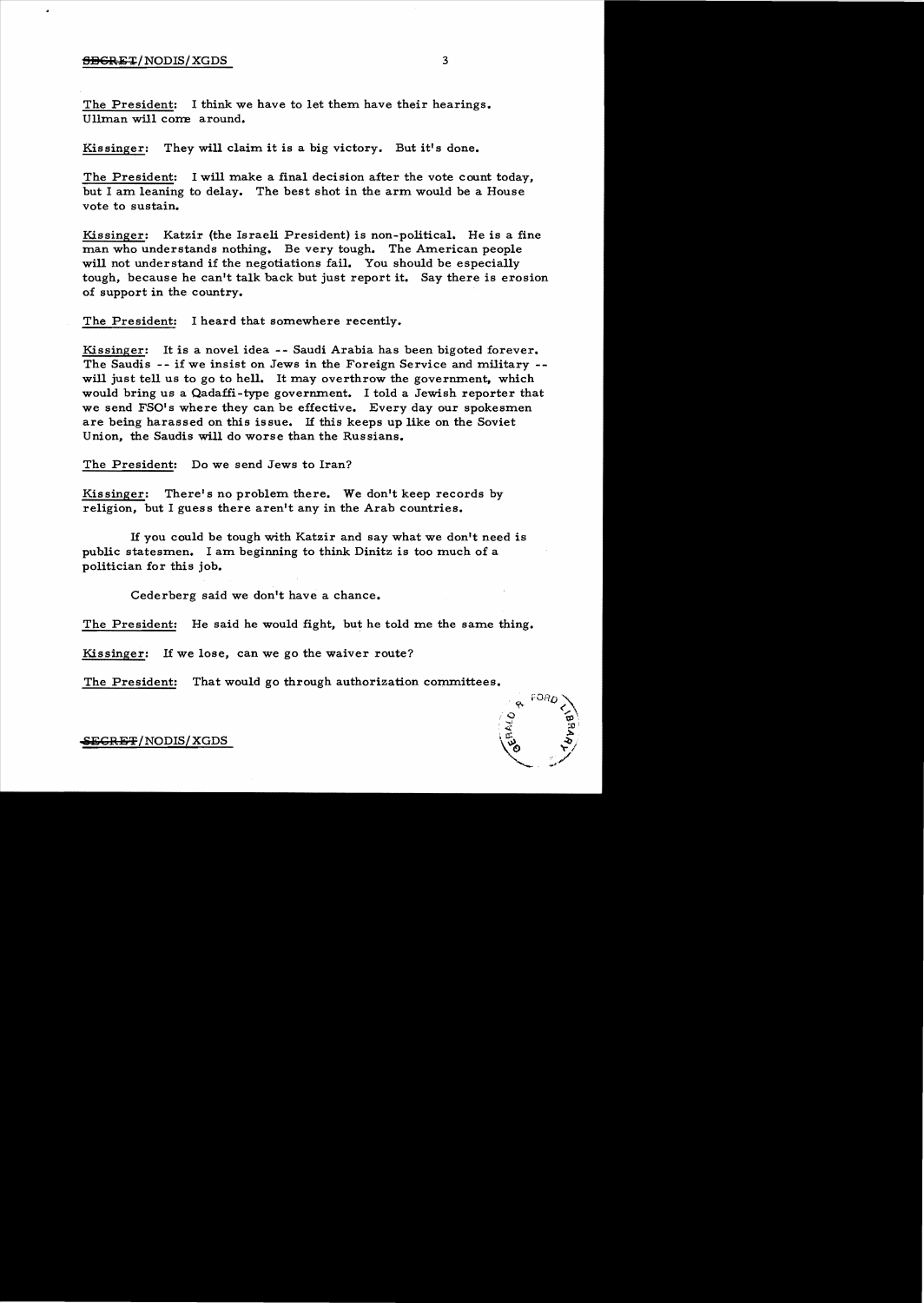## $S_{S}$  $S_{S}$  $S_{R}$  $S_{T}$  /NODIS/XGDS 4

Kissinger: Morgan is such a coward.

[The President reads the statements made at the time of the bombing halt. ]

That was the turning point. The PRC was passing messages to Cambodia for us.

You are meeting with Church tomorrow. ' We will do a talker also on the NSC meeting. We will give you a talker for you to say we want this to work and we don't want their testimony to undermine Vladivostok.

The President: We want that agreement. Give me a strong talker.

[He reads Habib cable.]

I talked to Brent about the delegation coming down to see me. Is that a good idea?

Kissinger: They will push for a peace initiative, but they only work if the situation on the ground is favorable. Maybe we should put out a record of all the peace initiatives we have made.

The President: Let's meet maybe Wednesday morning.

Kissinger: The delegation won't be all that favorable when they get back here. There will be hookers we can't buy.

I have never seen such a period -- it is inexplicable.

The President: A bunch of cowards in the public arena.

Kissinger: Scared of what? I think it is a systematic effort to destroy our foreign policy. If we lose Vietnam, Korea may go; Japan will shift and we will have bitter divisiveness here for years.

My instinct is they are drawing the lines so sharply that you are better off being strong. My instinct is in that direction but I haven't done the arithmetic.



~CRD'I' /NODIS/XGDS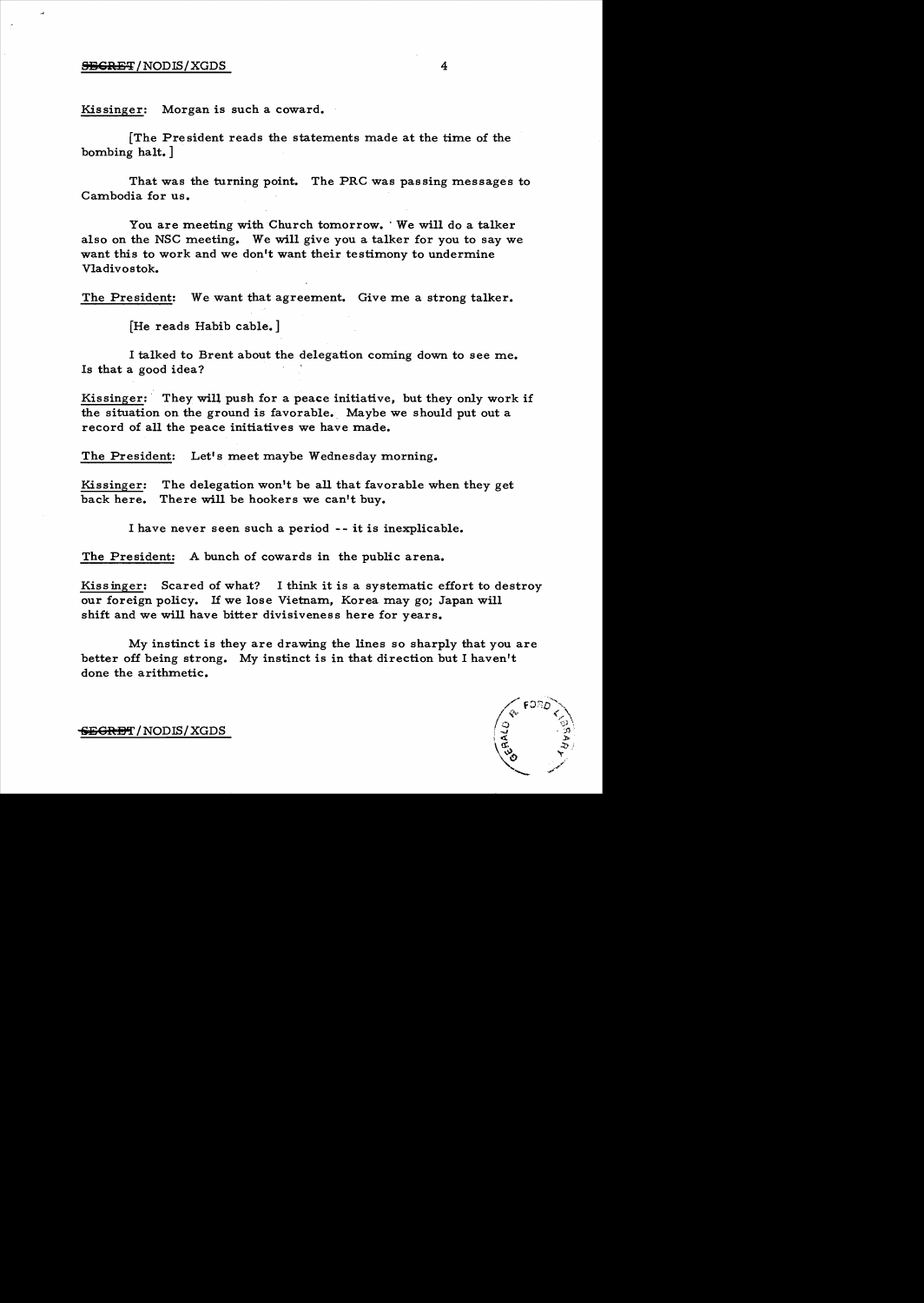# $-$ <del>SEGRET</del>/NODIS/XGDS 5

The President: Let me think. If I do it, let's emphasize we have \$1 on now and we will put the next one on 1 May.

Kissinger: The tariff gives you all kinds of flexibility. It is a very good tool.

The President: But if we lose, we don't have any flexibility.

Kissinger: Tomorrow we should go over in detail every negotiation.

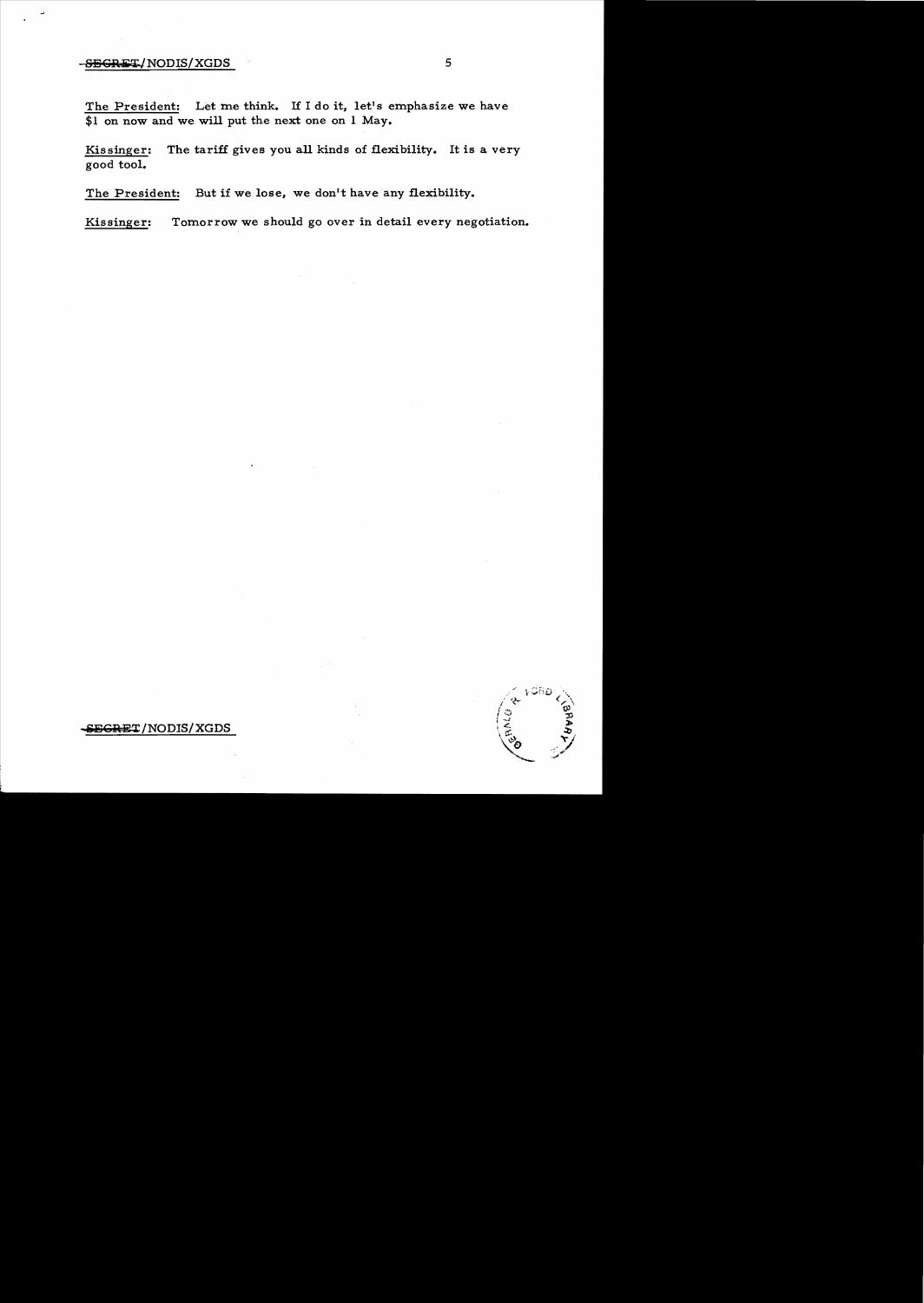Wordon Jann ビパー **START START** 3 Uran 75 Die cFunce Seconted to talk dont that. Thoughtell are last work an counted to invite la cause of OPEC with, We oppared typing to Open and + allowing Spector uncentundel ces sur how with TEA ANT goes. Clockes are <u> la de tos tom le té haville e Friand take tou au</u> Stricken hunt entough - pit the wic Cay Ct, enville stop en collection commes. That plane avec differentir Emma vouquois hut la je draine. Baccally, Tressing wants a tariff which a pre cur put n'y st title et pour pre mastet The alt of any plan is a with creature prince ar Economist autrele stated. P Deuts ma staturant + joint statement. K There are 3 types of Texiff. One is til & flow piec. The other is a tariff you just slap on w/s ilation to puis Debehit understand that. Il cérif is romand de culated à toujet prise. This would to put on a do tany univer limit P Tellet Small find and some. le comme avent un civil une me mettenne

NSC MEMO, 11104008, STATE DEPT. GUIDELINES, State Dr. Persies 3/1/04 **E.O. 13958, SEC. 3.5**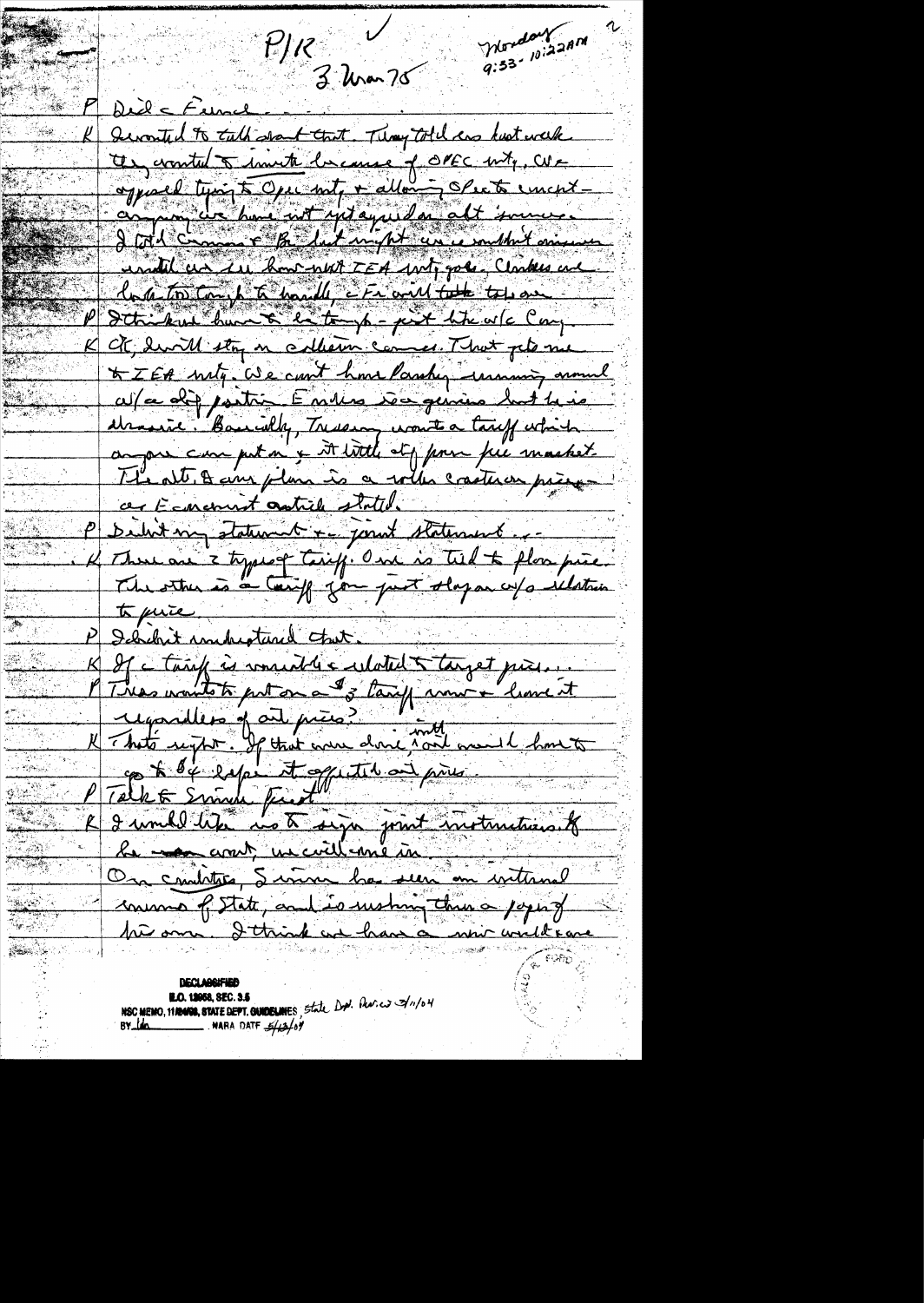cand have to trust comptors like and one oil. If une clout vaporal, produces coité boultogables au could face Opper im every Catigny. The cuttomen TRI me Set they are law, this short,<br>They support longing weat po PL460, with 100 affraction de toute de la comme de la forme de la forme de la forme de la forme de la forme de la forme de la<br>doit vous part nous tout MATO clause > P no, d dont want à inductent hine facted. Envir action by a Smotharmed be useful. It was drawing to me in nity last Fish that manifold cerented to be helpfelce energy + we should get from They on Turkey. a bottle receptanty. my consequent in effect are with home given any 2/3 janv page 20 après 60 days tron casser m'espan orquestal pay you are in tough set.<br>V 2 think there we hartt let these have their hearing. <u> Adman will cour around.</u> K They will claim it a ling victor, But it dru. P Swill makea prid decime ofter with count today but I Manin To Deluge Best shot in onne could be House water sustain K Rotzen to non-pointeint Ha is a fine monustres eg tough cause he can't talk ball long but put report it. En the environ fragment in c'enuty. Pg hiard that inneaching in centige K It would idea-Samch Cralma thus hem byted former. Meg Samtis-igne muist en 1eme in Fr<br>: Sinne + trutte, - wird tell us to pet fell - it en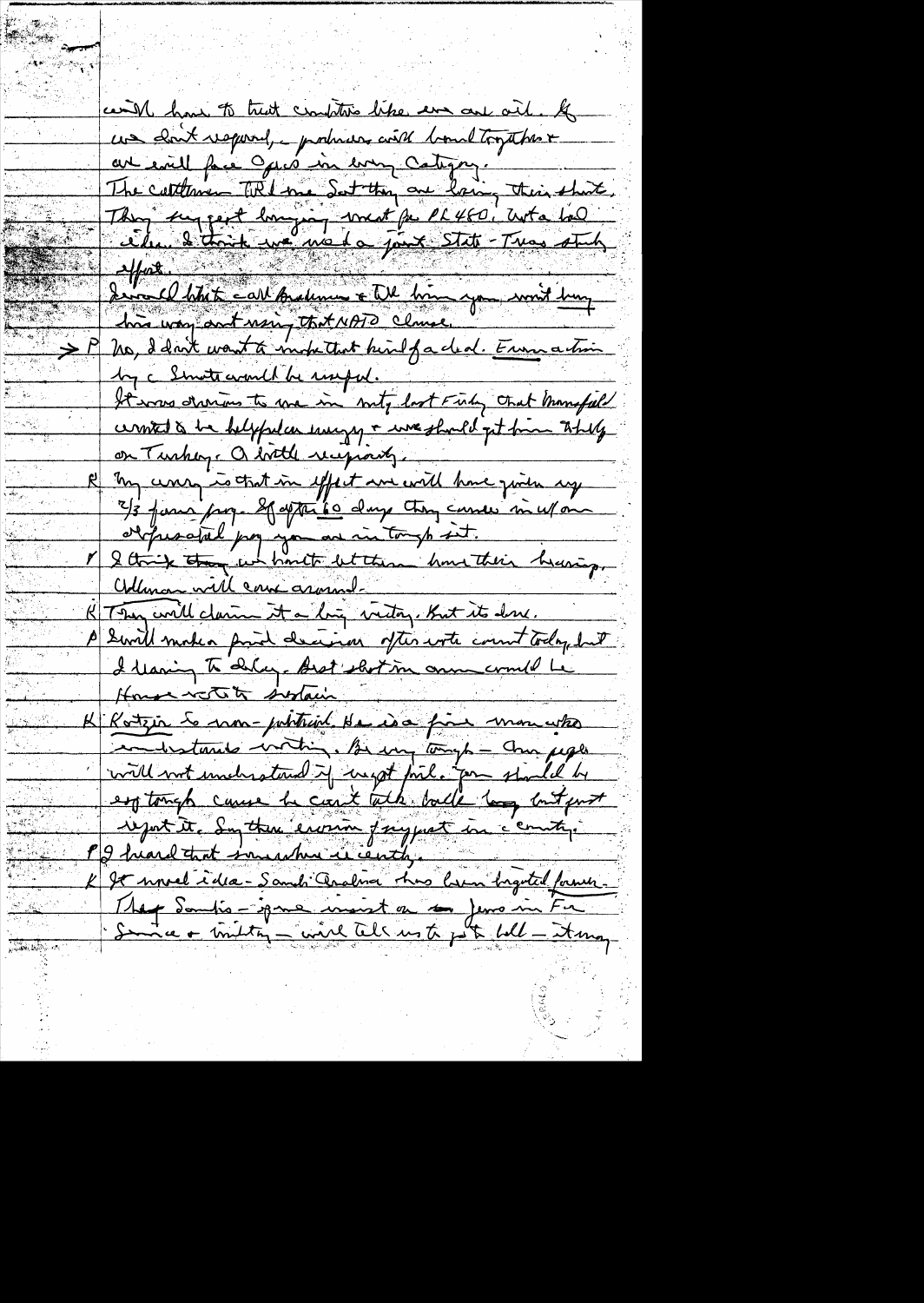Schul with a teel unaning w/ Delaystin. unay nothing copiet - which would living us a Calops pour d'Elle a Junior répartir that une avre spokemunare bien, humelantie issue qui than = "Russian De au come d'au 15 de mars Republic Comme Comme de la Comme de la réligion lout I quip true aunt any in and contra If informational din of tomos for with first a sing activity can don't med is possi statement d'hopis to trick Dinty i to much fa potention for the got Celaison said au finit une chance He said he would fight but he told mac something. K 29 m lors, comme que comme voute? That independent autoriste entre K Magam is surha concorde (Preads statements at this of bounding halt) Out hat are ching point. The PRC was passing mog to c Cambodrano for us. L moty Charles tomas are will do Tulka also omnes contre un will give you a talhor pa you to say une want this to conh + me lout wont This technical & unemine to lol. P We want that agreement. Gin me a strang Talken (Keads Hatate Cable) I Talked to Brant that a deligation coming down to see we Thatagood when K They wish push på femme unitative, but they only work if à set ou quoit is pouroire troupe un sent de